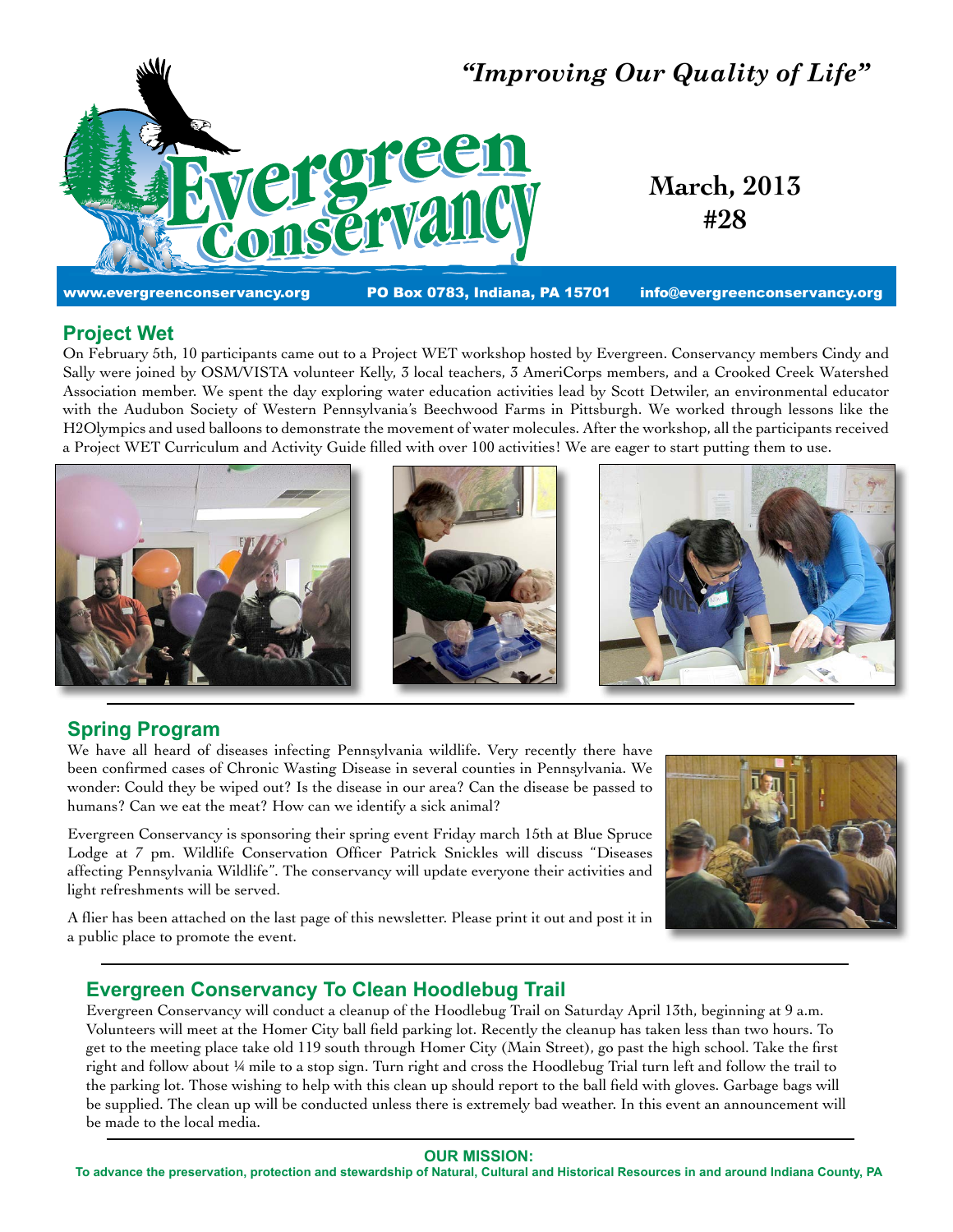## **Evergreen Conservancy Project Updates**

Visit our web site to learn more about these projects … www.evergreenconservancy.org

#### **Tanoma up-dates**

- Now that the DEP work is finished we will be installing the aerator in the first or second pond. Stream Restoration provided the aerator for the project. We have been waiting for the weather to cooperate to dig our ditches to lay the cable and install the aerators. We hope that will increase oxygen levels, thereby increasing the efficiency of the system.
- Renewable energy update: Dan has repaired the inverter for the renewable energy system and it is working again. Storms damaged some panels in our wind turbine. Dan assures us that it's an easy fix and will be repained by April. The water turbine will be removed from its present location, rebuilt and installed in a new location this spring.

#### **Water Monitoring:**

- We have 31 data loggers in the streams at present. We monitored them over the winter and downloaded in between cold spells. We had to reinstall a few due to ice and high water but they all seem to be working well.
- If you are interested in becoming a water monitoring volunteer with this project, please contact us at info@evergreenconservancy.org. Time commitments vary, and we are looking for volunteers to come on our bi-monthly uploads when their schedule allows! Visit our web site to learn more about these projects… www.evergreenconservancy.org



#### **VISTA Americorps News**

On Saturday, April 20th, Evergreen will once again participate in IUP's "Into the Streets" event. "Into the Streets" was designed to diversify the number of students participating in service activities throughout Indiana and to demonstrate the importance of that service. Evergreen participated last year and had IUP students install bat boxes at Tanoma. This year, we will again host IUP student volunteers at Tanoma, and they will help to prepare the site for a local Boy Scout's Eagle Project. Our work will include taking apart the bridge and digging out a space to prep for a shed that the Scout will build. If you would like to help, we would love for you to join us on April 20th at Tanoma.

### **Boy Scout Eagle Project**

Kyle Heckert, 16, is a Boy Scout from Troop 11 in Indiana, which is chartered by Indiana University of Pennsylvania. Community service is an essential component of the boy scouting experience. For his Eagle project, which is the highest rank a boy scout can attain, Kyle is leading the effort to build an 8' x 8' shed at the Tanoma AMD Wetlands Educational Site. The shed is being constructed to store a new "green" lawn mower, along with other tools and supplies. As soon as necessary approvals are obtained (hopefully within a month), Kyle will be distributing a letter asking for donations to pay for materials and supplies, such as lumber, nails, siding and roofing materials. Any money raised beyond what is necessary to fund the project will go to the Evergreen Conservancy for future projects. Assuming approval of the project, workdays for the actual construction of the shed are tentatively planned for mid to late May. Kyle thanks you in advance for any assistance you can provide to the project, whether it be financial support, labor, or moral support!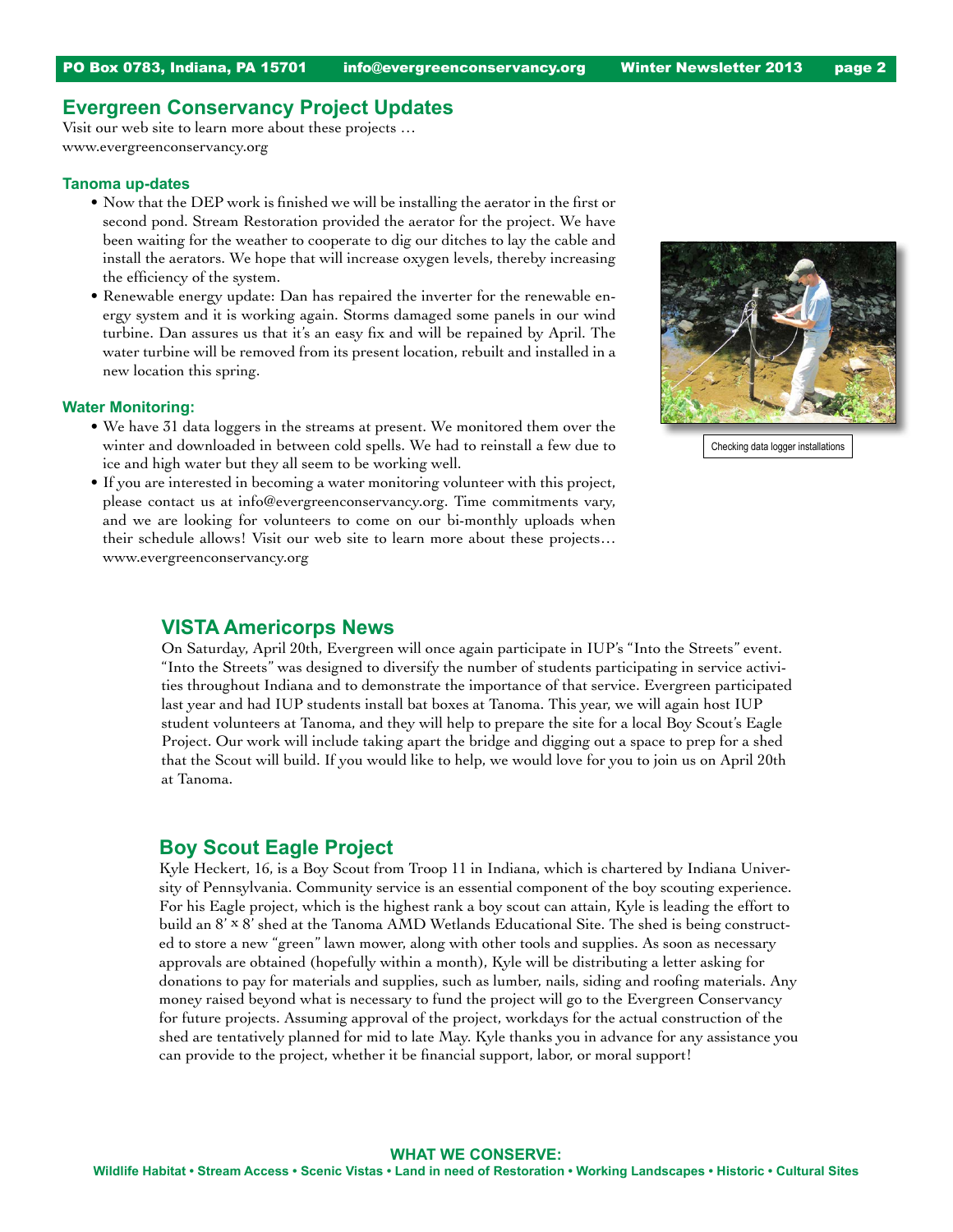Evergreen Conservancy www.evergreenconservancy.org Winter Newsletter 2013 page 3

## **Environmental Education News**

We have many environmental education programs on the schedule already for this year including four programs in the girl scout program book for 2013. They will work on badges and toward Journeys. If you are interested in scheduling a program for you group, please let us know. If you have time and would like to volunteer to help with any of our programs please give us a call.



# **Evergreen Conservancy – Grant Work**

- We continue to work on our Colcom and Growing Greener Grants. We are purchasing and installing data loggers. Our web site created by IUP to keep our data is up and running.
- We were awarded a Norcross grant for \$900 in January to purchase camera equipment which will be shared with Crooked Creek Watershed. Megan wrote this grant in 2012. Kelly and Cindy purchased the equipment. Watch out for Kelly as she uses our new equipment to capture happenings at all our events.
- Our GenOn proposal was approved at \$39,000 with a grant through the Foundation for Pennsylvania Watersheds. We are working with Indiana County Emergency Management to place four telemetry, real-time read loggers at places where roads and stream intersect that are at risk for accidents where water could be polluted. This is an exciting project and unique to the state. We are currently in the process of identifying the actual locations for the installations and ordering the equipment.
- February brought more good news!
- We received a \$1,000 grant from the Dominion Watershed Mini Grant Program to help pay for insurance and our next brochure printing. We send out a big thanks to Dominion Foundation and Western
	- Pennsylvania Conservancy, who administers the grant, for their support. Financial support for this project is provided by the Dominion Foundation, which is dedicated to the economic, physical and social health of the communities served by Dominion Companies.
		- This grant was administered by the Western Pennsylvania conservancy in commitment to its core mission of conserving Pennsylvania's diverse ecosystems through science-based strategy, leadership, and collaboration.
- OSM Americorp position funded! We share our OSM Vista position with Crooked Creek Watershed. We received two grants this year which completely fund the position.
	- 1) Colcom foundation awarded us a generous grant to cover data logger costs and put \$2500 toward the position.
	- 2) We also received a convening grant from the Community Foundation for the Alleghenies, made possible through the Foundation for Pennsylvania Watersheds for \$1,000 which will go toward funding our OSM VISTA AmeriCorps position. We really appreciate their help with this funding!

|  |  | <b>Join Evergreen Conservancy Today!</b> |  |
|--|--|------------------------------------------|--|
|--|--|------------------------------------------|--|

Support the all-volunteer Evergreen Conservancy and its mission through your membership.

|                                                       | E-mail:       |                               |
|-------------------------------------------------------|---------------|-------------------------------|
|                                                       |               |                               |
|                                                       |               |                               |
| Membership Levels:                                    |               |                               |
| \$25<br>\$45                                          | \$70<br>\$100 | toteen Conserve               |
| \$1 Youth (17 and under) 50ther 575: Business/Org     |               |                               |
| Additional Donation: \$                               |               |                               |
| Complete this form and send check to:                 |               |                               |
| Evergreen Conservancy, PO Box 0783, Indiana, PA 15701 |               | Emproving our Quality of Life |

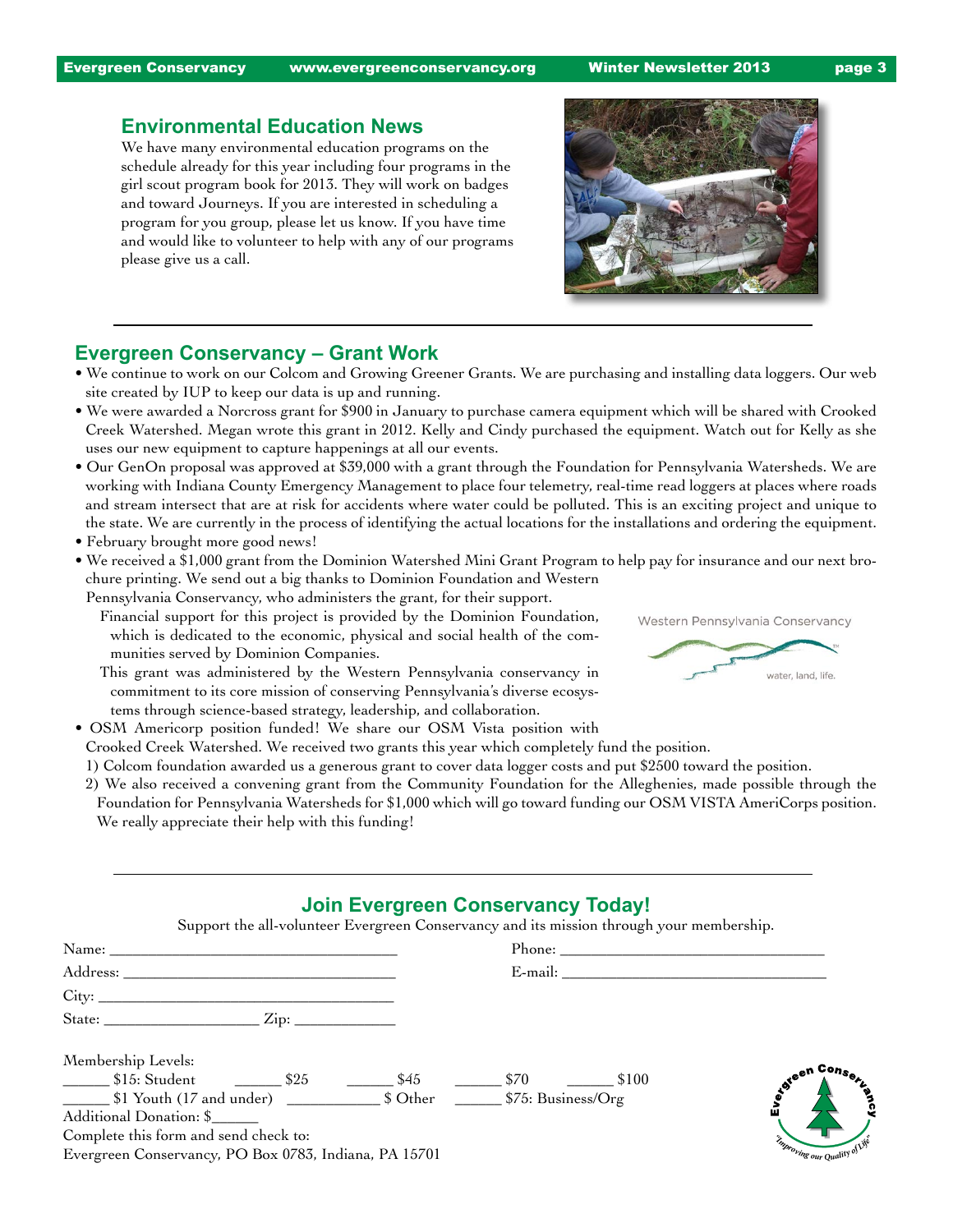If you believe that we need to protect our planet, visit www.GoodPawsGoodCause.org, an on-line store for good people and good pets! 10% of every Fur The Earth™ purchase benefits Evergreen Conservancy and The Conservation Fund. **Thanks to GoodPawsGoodCause for their year-end donation to Evergreen Conservancy.** 



# **A Special Thanks!**

We were privileged to be given a \$500 donation from Nature's Way Market, 796 Highland Avenue in Greensburg, PA. Nature's Way choose Evergreen Conservancy for a 1% For The Planet donation. We really appreciate their support. If you are in Greensburg – stop in and say Thanks!

# **December News**

Thanks to all who helped out at the Festival of the Lights at Blue Spruce Park on December 18, 2012 – Paul Yacovone, Tim Slippy, Malcolm Hermann, Paul Hicks, Cindy Rogers and Kelly Cossey.

Fundraising: A big thanks to all who helped make things, organize, and man tables for our iron oxide initiative and our fundraising efforts last fall. We had a successful season and raised over \$1,000. We have additional things for sale on our web site under Membership & Giving > Marketplace. There you will see some of the great handmade items that you can purchase year-round.



Don't forget to check out our evergreen website WWW.EVERGREENCONSERVANCY.ORG for the latest news.

#### FIND US ON FACEBOOK

If you do Face book, please go to our new page and tell us if you like it. We can send you event notices and update you with current events! Become our Friend.

# **Evergreen Award**

Please think about a person or group that really deserves to be recognized for their stewardship of our environment. You can nominate them at any time. Send us a note about that person and why you think they should be given our Evergreen Award. Please contact us with your nomination information. We would like to award this award at our June annual meeting. info@evergreenconservancy.org

**First flower** of the year was up in February! Skunk cabbage can generate temperatures of up to 59- 95°F above air temperature to melt its way through frozen ground. You can see the flowers now, the stems stay buried below the surface and the leaves emerge later.



# **Evergreen Events Calendar:**

- March 15th Spring Program at Blue Spruce Lodge with Conservation Officer Patrick Snickles who will discuss wildlife diseases
- March 20th and 21st evenings -two local cub scout programs at Horace Mann Elementary and the Calvary Presbyterian Church.
- April 6 and 7 Our Region on Parade at the Indiana Mall Come visit our table at the event.
- April 13th Hoodlebug trail clean up
- April 20th "Into the streets" IUP volunteers at Tanoma
- April 22nd Home School Group program at Tanoma.
- April 27th EC will be doing a program at the YMCA
- May 11th program at Tanoma for the Girl Scouts
- May 16th EC will do an activity at the Blackleggs Memorial Park for the Kiski-Conemaugh Stream Team with 5th grade students from Saltsburg Elementary School
- May 18th and 19th Kyle Heckert will be doing his Eagle Scout project at Tanoma. He will be building a shed to store all our outdoor equipment. If you are free that day and want to help please let us know. (Alternate date will be June 1st and 2nd)